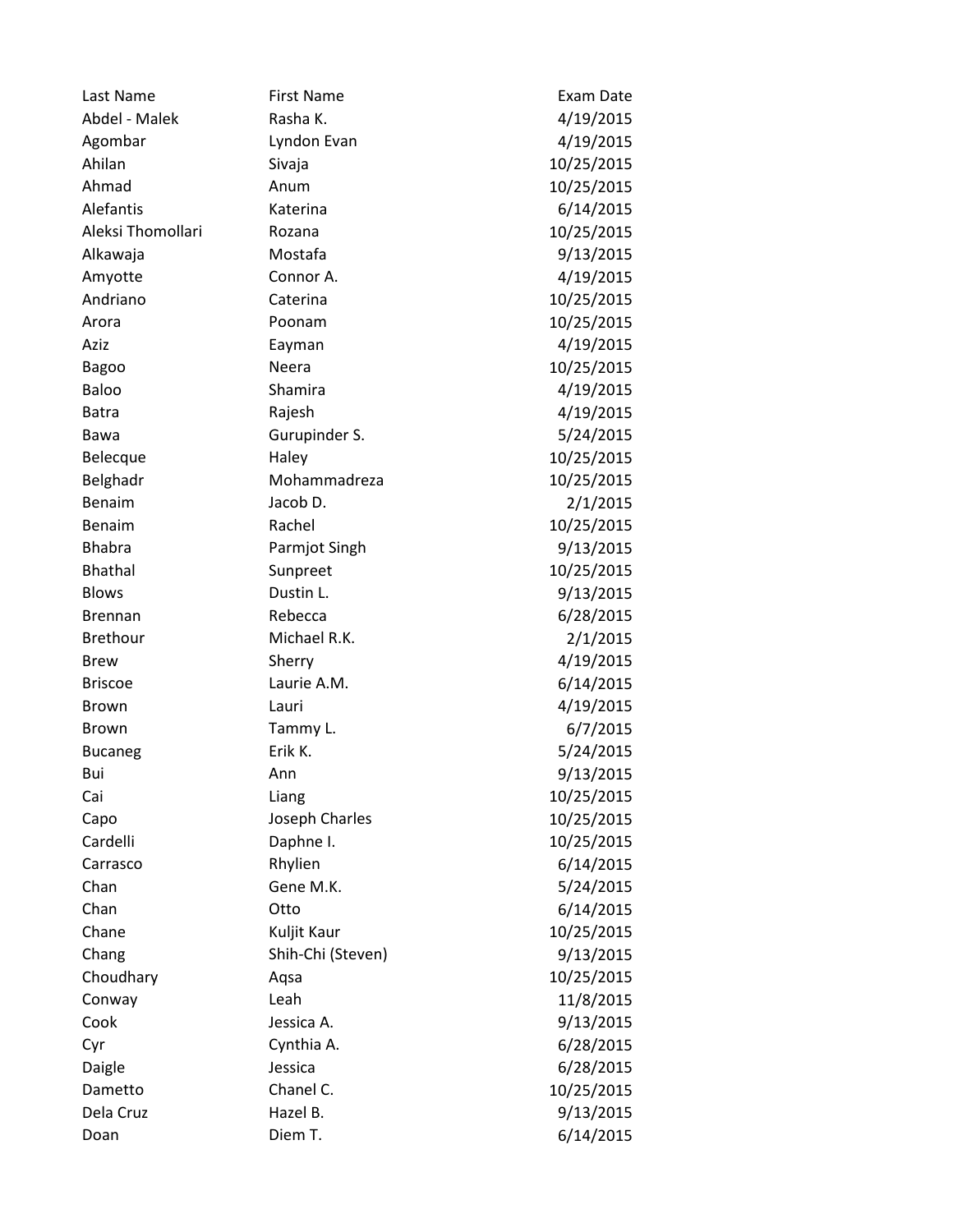| Doan         | <b>Trang TK</b> | 10/25/2015 |
|--------------|-----------------|------------|
| Dodd         | Amy K.          | 10/25/2015 |
| Earle        | Holly L.        | 10/25/2015 |
| Estabraghi   | Afsaneh         | 4/19/2015  |
| Finlay       | Daniel G.       | 4/19/2015  |
| Franze       | Amanda M.       | 10/25/2015 |
| Fraser       | David A.        | 10/25/2015 |
| Freeman      | Samantha A.     | 10/25/2015 |
| Giang        | Nhung N.        | 10/25/2015 |
| Gill         | Ashwinder Kaur  | 5/24/2015  |
| Gill         | Kiranjit K.     | 6/28/2015  |
| Gill         | Gobind          | 10/25/2015 |
| Givehchian   | Banafsheh       | 9/13/2015  |
| Gorber       | Edward A.       | 9/13/2015  |
| Goyal        | <b>Bharati</b>  | 10/25/2015 |
| Guivehchian  | Mohammad        | 9/13/2015  |
| Hachey       | Danielle N.     | 6/28/2015  |
| Hawkes       | Rachel D.       | 6/28/2015  |
| Heimstaedt   | Lorraine        | 10/25/2015 |
| Hernandez    | Maria V.        | 6/14/2015  |
| Hodgson      | Daphne-Anne     | 6/28/2015  |
| Hoey         | Scott C.        | 4/19/2015  |
| Huang        | Shan Shan       | 6/7/2015   |
| Huang        | Chen Yen        | 10/25/2015 |
| Hum          | Derek           | 2/1/2015   |
| Huynh        | Thuc Nhi        | 10/25/2015 |
| Jaehrlich    | Alysha M.       | 9/13/2015  |
| Jalava       | Sheila E.       | 6/7/2015   |
| Johal        | Pretti          | 10/25/2015 |
| Johnstone    | Jessica R.      | 10/25/2015 |
| Kang         | Minjung         | 10/25/2015 |
| Kaur         | Jatinder        | 10/25/2015 |
| Khalil       | Suzan F.        | 4/19/2015  |
| Khomamizadeh | Atieh           | 4/19/2015  |
| Kim          | Dong - You I    | 10/25/2015 |
| Kim          | Joon            | 10/25/2015 |
| Klein        | Lisa S.         | 10/25/2015 |
| Kolbegger    | Sabrina E.      | 10/25/2015 |
| Komczynski   | Wesley P.       | 5/24/2015  |
| Konczyk      | Iveta           | 10/25/2015 |
| Korska       | Sarah E.        | 5/24/2015  |
| Krivec       | Samanta         | 10/25/2015 |
| Ku           | Isabel D.       | 10/25/2015 |
| Kumar        | Manpreet K.     | 10/25/2015 |
| La           | Kathy           | 4/19/2015  |
| Lachance     | Justine A.      | 4/19/2015  |
| Lam          | Anthony         | 10/25/2015 |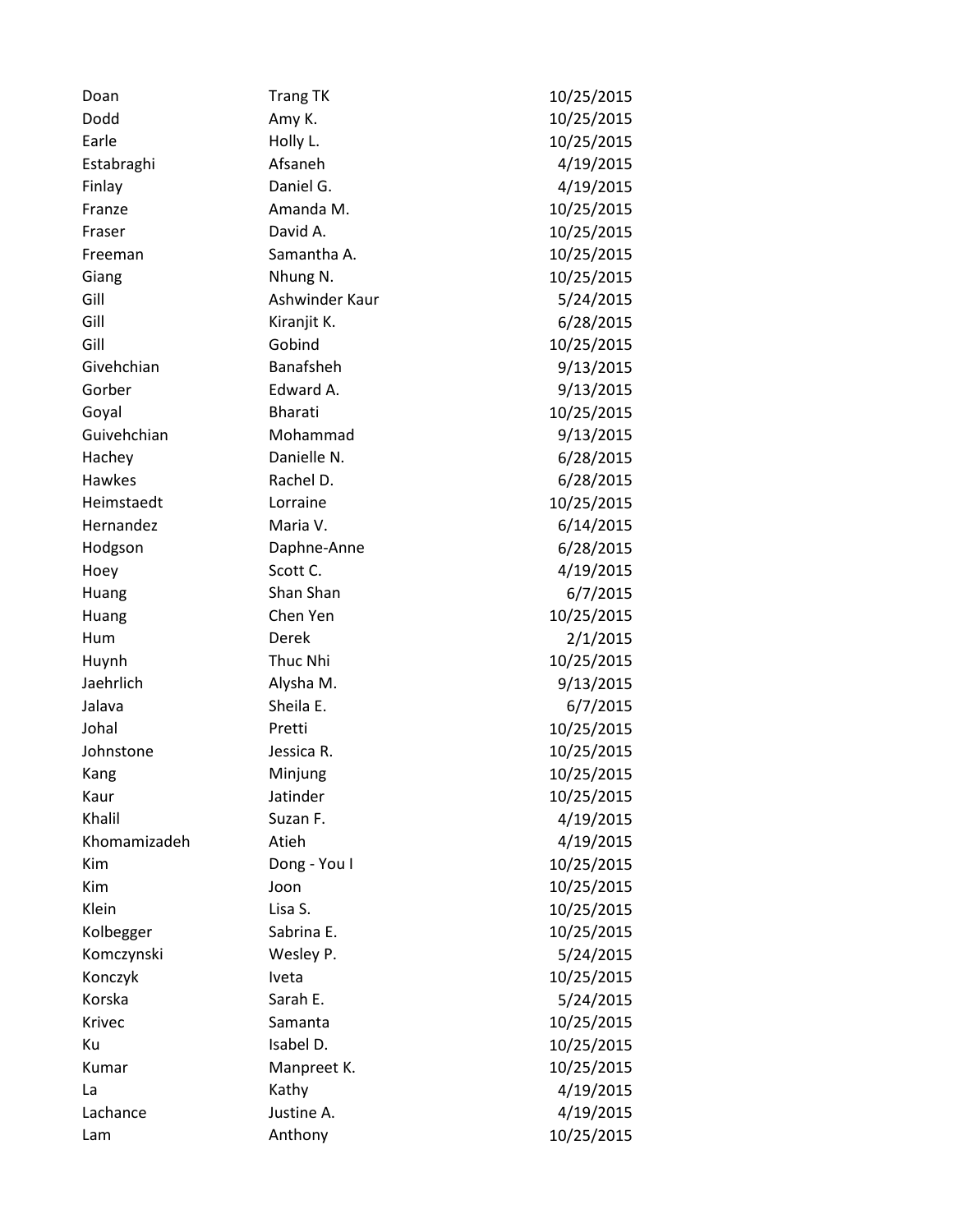| Land             | Rachel A.          | 10/25/2015 |
|------------------|--------------------|------------|
| Landry           | Janica M.          | 6/28/2015  |
| Lang Shirazi     | Bita               | 10/25/2015 |
| Latawa           | Sindhu Bala        | 2/1/2015   |
| Lau              | Iris               | 4/19/2015  |
| Lau              | Alan Kwok Lun      | 9/13/2015  |
| Lawrence         | Lisa E.            | 4/19/2015  |
| Le               | Nanci (Thao) T.    | 9/13/2015  |
| Le               | Catherine          | 10/25/2015 |
| Léger            | Jean               | 6/28/2015  |
| Leitch           | Adam J.            | 4/19/2015  |
| Lesick           | Kendall C.         | 6/14/2015  |
| Li               | Zhuo Yuan          | 2/1/2015   |
| Lim              | Theng C.           | 6/14/2015  |
| Lin              | Peng Fei           | 4/19/2015  |
| Lin              | Ya Zhen            | 10/25/2015 |
| Littlemore       | Lacey M.           | 5/31/2015  |
| Lloyd            | Vicki M.           | 6/14/2015  |
| Lotey            | Baninder S.        | 6/28/2015  |
| Louttit - Turner | Lara J.            | 4/19/2015  |
| Luo              | <b>Siting</b>      | 10/25/2015 |
| Ma               | Ron Sang           | 10/25/2015 |
| MacGregor        | Erin C.            | 4/19/2015  |
| Mandan           | Nabeela            | 10/25/2015 |
| Marquez          | Rhea Marie M.      | 6/7/2015   |
| Marshall         | Louise E.          | 10/25/2015 |
| Martinez         | Bryan A.           | 10/25/2015 |
| McDonald         | Seana B.           | 4/19/2015  |
| McLaren          | Morgan L.          | 4/19/2015  |
| McLaughlin       | Duncan K.          | 6/28/2015  |
| Mehta            | Megha              | 10/25/2015 |
| Memon            | Huda Amir          | 10/25/2015 |
| Memon            | Maryum             | 10/25/2015 |
| Mempin           | Charmaine L.       | 10/25/2015 |
| Miller           | Amanda A.          | 4/19/2015  |
| Millette         | Christina          | 6/28/2015  |
| Mok              | Carrie G.          | 10/25/2015 |
| Mullin           | Pauline            | 6/28/2015  |
| Murphy           | Kirsten P.         | 10/25/2015 |
| Murray           | Tina               | 6/28/2015  |
| Najm             | Michael            | 10/25/2015 |
| Nangreaves       | Krystle D.         | 10/25/2015 |
| Neely            | Stephanie S.A.     | 4/19/2015  |
| Nelson           | Innesha            | 6/14/2015  |
| Nizari           | <b>Abdul Raziq</b> | 6/14/2015  |
| Noël             | Chantal I.         | 6/28/2015  |
| Orere            | Viena              | 4/19/2015  |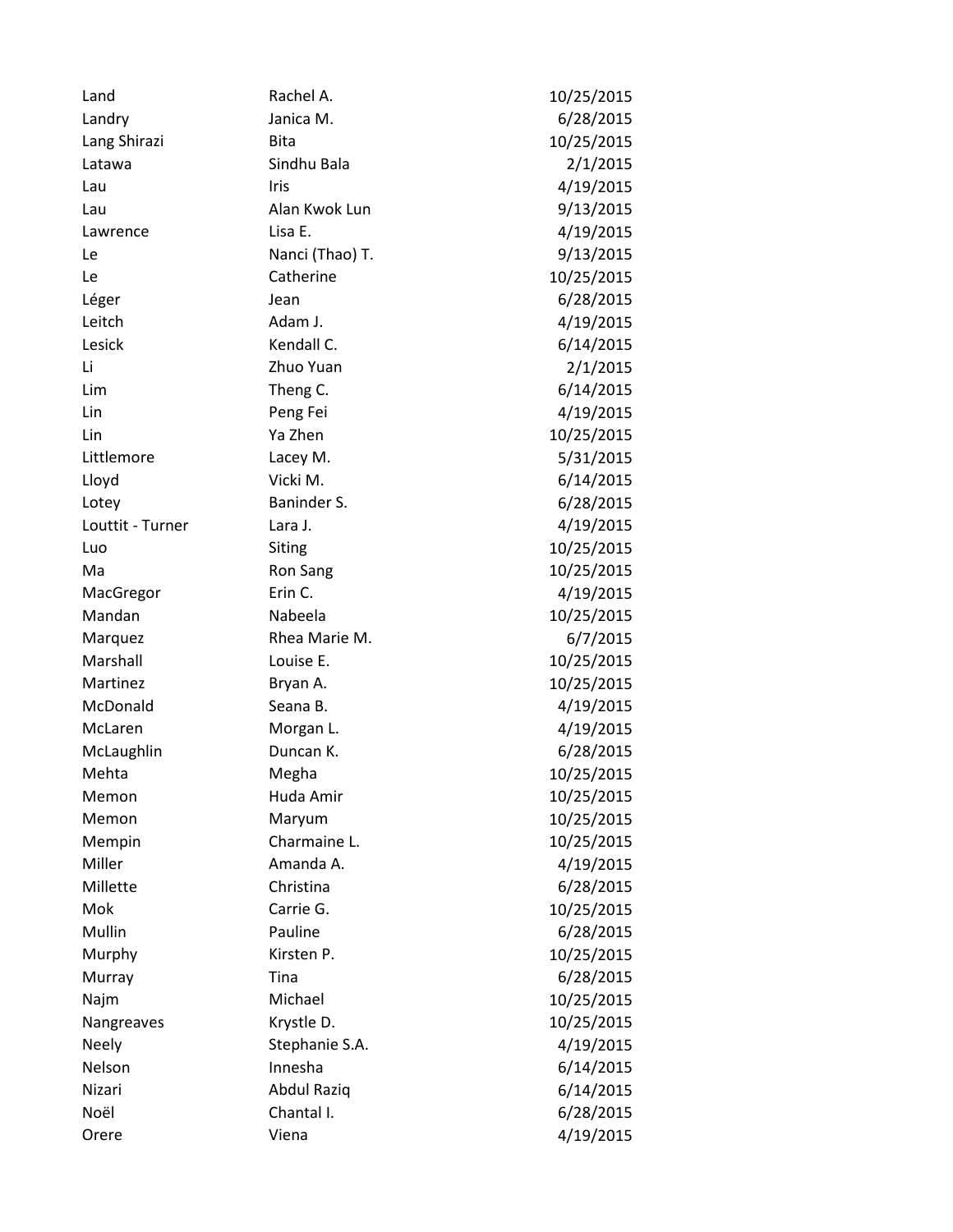| Pall          | Poonam               | 10/25/2015 |
|---------------|----------------------|------------|
| Pardinas      | Raphael A.           | 10/25/2015 |
| Parisella     | Jennifer M.          | 6/28/2015  |
| Patel         | Nashrinbanu .I       | 10/25/2015 |
| Paul          | Carsto G.            | 9/13/2015  |
| Pearce        | Catherine            | 10/25/2015 |
| Pereira       | Andrew               | 4/19/2015  |
| Phillips      | Natalie              | 6/28/2015  |
| Preston       | Kimberley A.         | 10/25/2015 |
| Raval         | Karan Kumar V.       | 4/19/2015  |
| Richard       | Erika N.             | 6/28/2015  |
| Richard       | Julie                | 6/28/2015  |
| Rickards      | Daniela              | 6/14/2015  |
| Rodriguez     | Matthew E.           | 10/25/2015 |
| Roman         | Maria Doneli Arevalo | 9/13/2015  |
| Ruan          | Ying                 | 10/25/2015 |
| <b>Sales</b>  | Ericka               | 10/25/2015 |
| Sam           | Alvin Ling Chung     | 10/25/2015 |
| Sandhu        | Mandeep S.           | 10/25/2015 |
| Selwanes      | Pierre Joseph        | 6/14/2015  |
| Shabunia      | Uladzislau           | 10/25/2015 |
| Shams Zahraie | Reza                 | 6/14/2015  |
| Shan          | Tingyao              | 9/13/2015  |
| Sharma        | Rekha                | 6/14/2015  |
| Sharma        | Heena                | 10/25/2015 |
| Shaw          | Kaitlin R.           | 11/8/2015  |
| Sherman       | Valerie E.           | 10/25/2015 |
| Shi           | Yang                 | 10/25/2015 |
| Shin          | Dae Woo              | 4/19/2015  |
| Shirbigi      | Faranak              | 9/13/2015  |
| So            | Anthony T.T.         | 10/25/2015 |
| Sodair        | Gela                 | 4/19/2015  |
| Sohrabi       | Roya                 | 10/25/2015 |
| Solanki       | Dharmendrasinh       | 2/1/2015   |
| Solomon       | Cassey L.            | 6/14/2015  |
| Song          | Tao                  | 10/25/2015 |
| Southerton    | Gayle E.             | 6/14/2015  |
| Sui           | Wai Kit              | 10/25/2015 |
| Sun           | Julia                | 6/14/2015  |
| Sutherland    | Leesann              | 6/14/2015  |
| Tam           | Andy                 | 10/25/2015 |
| Teczar        | Kevin W.             | 4/19/2015  |
| Terpening     | Lisa J.              | 9/13/2015  |
| Tham          | Lisa                 | 10/25/2015 |
| Thornborrow   | Courtney T.          | 2/1/2015   |
| Tran          | Hong T.T.            | 10/25/2015 |
| Tran          | Michelle Q.          | 10/25/2015 |